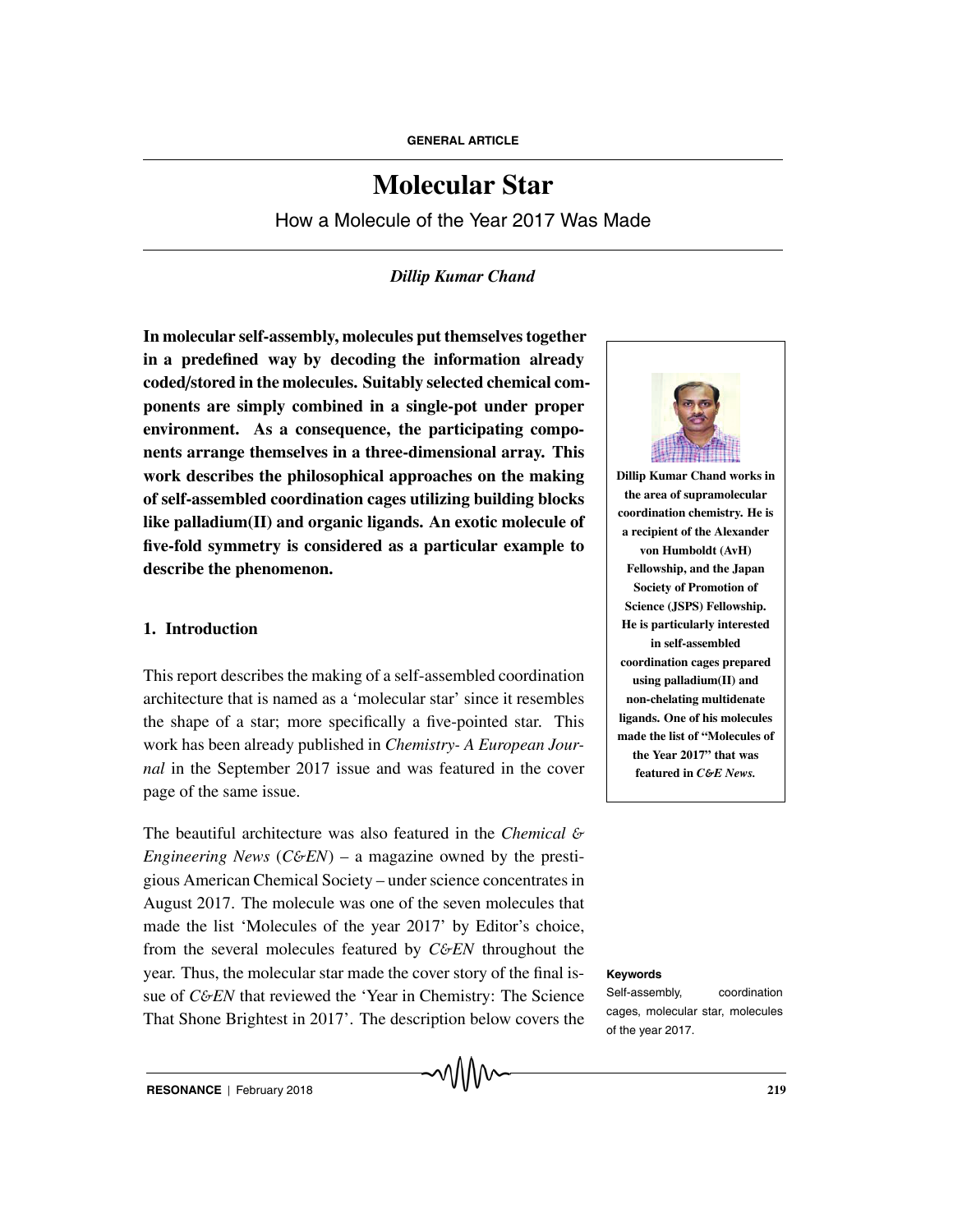self-assembly process in general and the molecular star in particular.

### **2. Self-assembly**

The process through which objects put themselves together is popularly termed as self-assembly. Self-assembly is conceptually prevalent in matter ranging from atoms to molecules to biomolecules; it is also prevalent among universal objects and the universe itself. Specific arrangements of the constituents in a self-assembled system defines the overall architecture and are also responsible for the properties of the system. The phenomenon of self-assembly has been an area of intense study among researchers of various fields including chemical sciences. Chemists are interested in molecular self-assembly. In molecular self-assembly, molecules put themselves together in a predefined way by decoding the information already coded/stored in the molecules. Suitably selected chemical components are simply combined in a singlepot under proper environment. As a consequence, the participating components arrange themselves in a three-dimensional array. When molecules come together they, of course, interact with each other whereupon chemical bonding (weak and/or strong) happens. In the process of molecular self-assembly, the positions of the new bonds formed define the overall architecture of the selfassembled systems. If the nature of bonding is reversible, then the intermediate architectures will keep adjusting and evolving till it finds a comfortable profile for itself that is usually related to the thermodynamic stability of the ensemble. Weak or moderate chemical forces are reversible and dynamic in nature meaning the bond-making and bond-breaking processes can happen at ease. Therefore, utilization of the weak forces superbly allows self-healing of the intermediates. Metal-ligand interaction is one such force well utilized by many research groups world-wide to construct self-assembled coordination complexes. The chemistry of self-assembled coordination complexes has been immensely studied, and it has become possible to intercept the information stored in their constituent, i.e., the designer metal and ligand com-

Cool molecules are featured by *C*&*E News*, a prestigious magazine published by the American Chemical Society. In the month of December, few molecules are chosen as the 'Molecules of the Year' by the Editors of the magazine. These molecules are then made available for public view and online voting. Seven entries were chosen by the Editors in the year 2017 that include the molecular star described in this report. The molecular star received 17% share of the votes and ranked third in the list.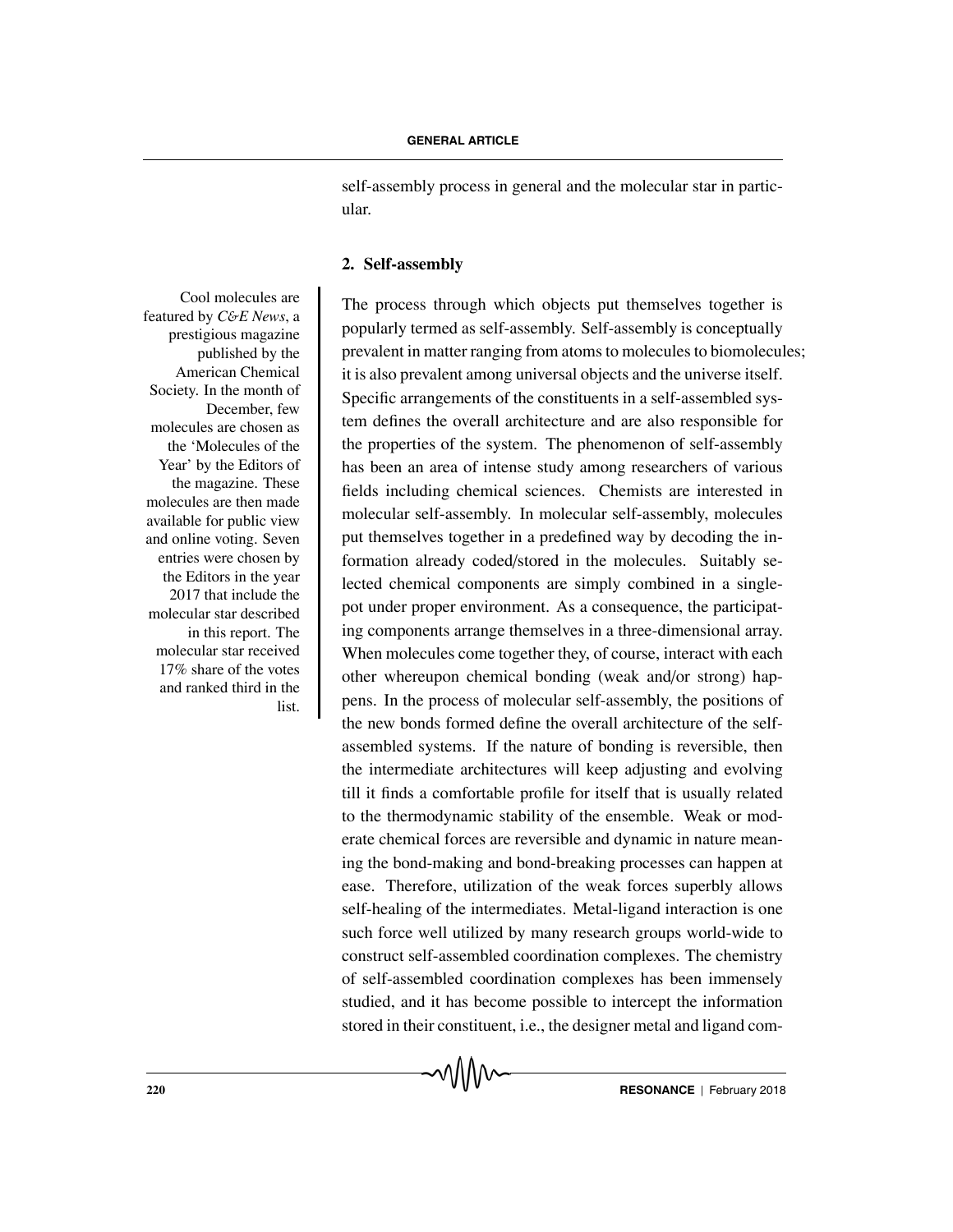

**Figure 1.** Cartoon diagram showing complexation of the acceptor, i.e., palladium(II) with donor, i.e., pyridine: **(a)** mixing, **(b)** approach, and **(c)** the assembly.

ponents. Thus, it is very often possible to predict the architecture of ensuing assemblies. Self-assembled coordination architectures are useful in various applications, mostly in host-guest chemistry and preparation of molecular machines.

# **3. Palladium(II) Based Coordination Architectures**

Let's consider the metal component as the acceptor and the ligand as a donor, as we know it in the classical coordination chemistry. To be specific, let's consider palladium(II) ion as the metal component and pyridine as the ligand. Palladium(II) is known to provide a square planar coordination environment and accept four ligands. The ligands are placed 90 degrees apart from each other on a given plane as shown in the *Figure* 1. However, if there is a requirement due to geometrical constraints, the coordination environment around the palladium(II) component might deviate from the ideal square planarity.

A mononuclear complex is formed due to the interaction of palladium(II) with the monodentate ligand (say pyridine). However, the phenomenon is slightly different if we allow complexation of palladium(II) with a bidentate ligand. A bidentate ligand has two donor sites, and it can be either chelating or non-chelating in nature. Chelating means, both the binding sites will go for the same metal unit (*Figure* 2 (a)) whereas non-chelating means the binding sites will go to different metal units (*Figure* 2(b)). Of course, all the four acceptor sites of metal components and two donor sites of the ligand component must be completely utilized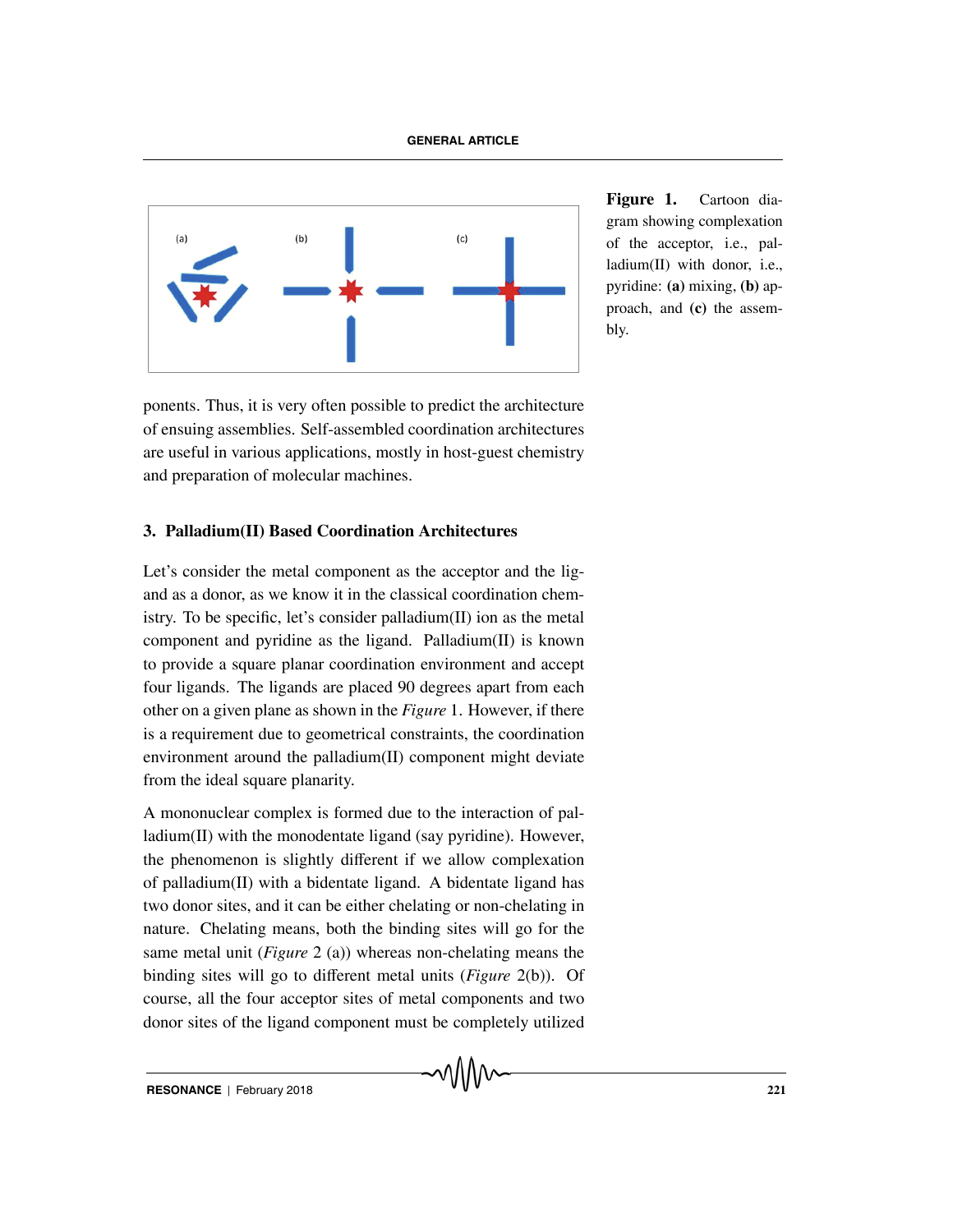**Figure 2.** Cartoon diagram showing complexation of palladium(II) with bidentate **(a)** chelating and **(b)** non-chelating ligands. (only partial structures are shown).



to afford a fully evolved structure. Use of non-chelating ligands is particularly interesting because depending upon the number of donor sites (two, three, four, and so on) and geometrical shapes (direction of the donor vector), a large variety of designs are possible and are already known in the literature.

Objects with five-fold When 'm' equivalents of a metal (M) and 'n' equivalents of a ligand (L) put themselves together to afford a self-assembled architecture, the corresponding formula is usually designated as  $M_mL_n$ . In case of palladium(II), it could be claimed as  $Pd_mL_n$ . In this formula, the charge on the complex and the balancing number of anions are neglected. Since palladium has two positive charges, upon its complexation with a neutral ligand one should afford a complex having  $Pd<sub>m</sub>L<sub>n</sub>(anion)<sub>2m</sub>$  composition where the anions are monoanionic. These complexes are called 'homoleptic' since only one variety of ligand is used. Construction of 'heteroleptic' architecture is a recent phenomenon, and it embraces the use of at least two types of ligands. Therefore complexation of palladium(II) with two types of suitably chosen ligands say  $L^a$ and L<sup>b</sup> might afford a complex of  $Pd_m(L^a)_x(L^b)_y$  formulation.

# **4. Making of the Molecular Star**

The molecular star focused in this report was prepared by one-pot mixing of five equivalents of palladium(II), five equivalents of a linear non-chelating bidentate rigid ligand  $(L<sup>a</sup>)$  and five equivalents of a bent non-chelating bidentate flexible ligand  $(L<sup>b</sup>)$ . The process afforded a beautiful five-pointed molecular star of  $Pd_5(L^a)$ <sub>5</sub>  $(L<sup>b</sup>)$ <sub>5</sub> formulation as shown in *Figure* 3. In this structure, the

symmetry are common in real life. Particularly, there are many flowers with five petals, a variety of star fishes and so on. However, there are very few chemical structures with five-fold symmetry, e.g., cyclopentadienyl ion. The molecular star described here possess a five-fold symmetry and hence is unique with respect to its architectural beauty.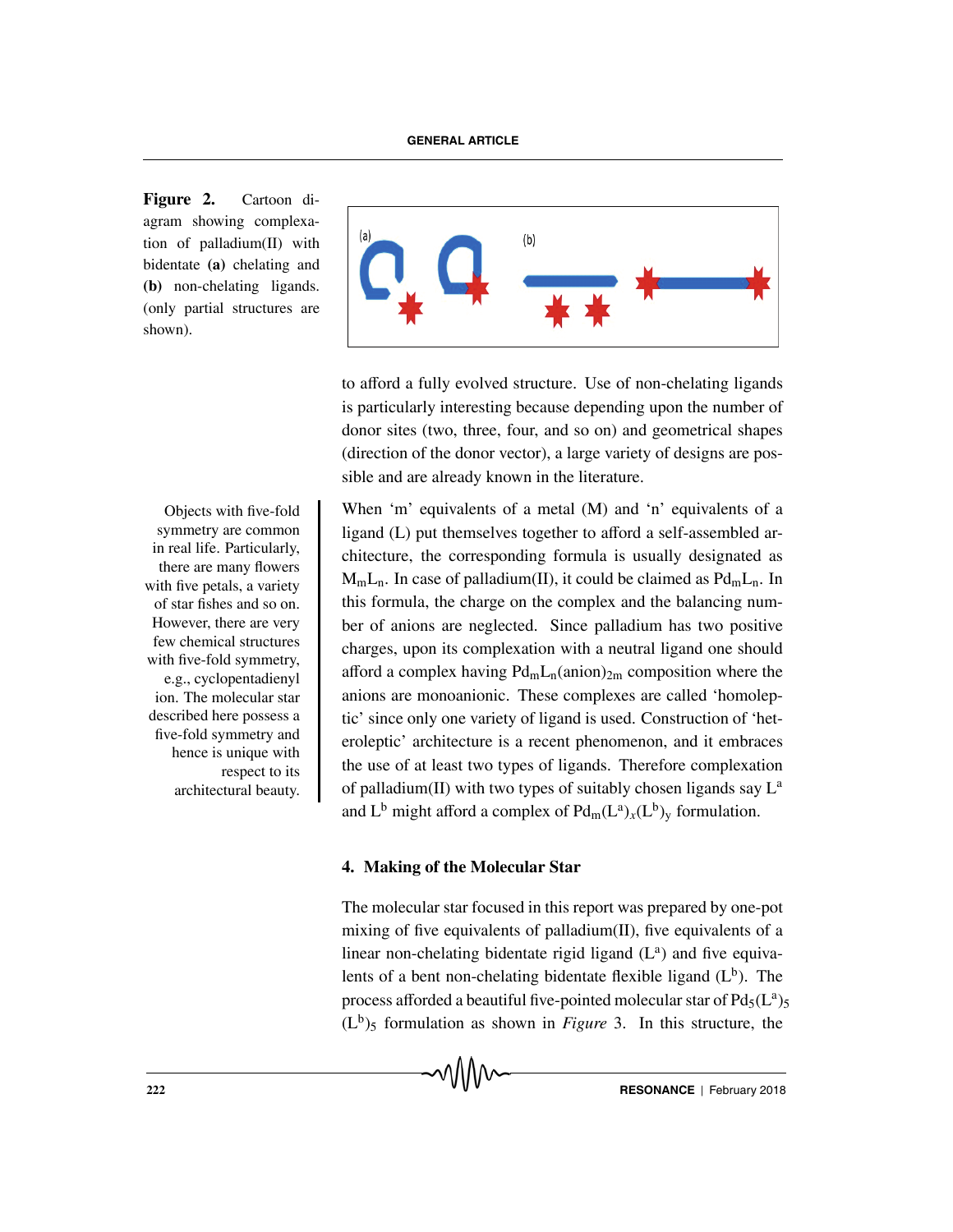

**Figure 3.** Architecture of the five-pointed molecular star.

bond angles described by 'donor-acceptor-donor' deviated from the ideal 90 degrees. The linear rigid ligand takes the role of the arms of the pentagonal core whereas the bent flexible ligand formed the peripheral decoration of the pentagon. The interior bond angles in equilateral pentagon are 108 degrees that matched with the interior angle of the pentagonal core of the star. The exterior angles in the equilateral pentagon are 72 degrees and that also matched in the molecular star. Overall, the architecture of the star is composed of five isosceles trapezia arranged in a specific manner that are glued by the palladium(II) centers.

The deviation of the bond angle from 90 degree in the molecular star is due to the constraint resulting from the geometry of the bent ligand that offered a somewhat divergent binding as shown in *Figure* 4 (a). The diagram shown in *Figure* 4 (b) indicates the design of a bent ligand that could potentially offer parallel binding vectors and hence might not deviate from the ideal 90 degree bond angles. Choice of a bent ligand shown in *Figure* 4 (b) is likely to afford a square type core decorated by the bent ligands to produce an overall architecture arising from the arrangement of four rectangles.